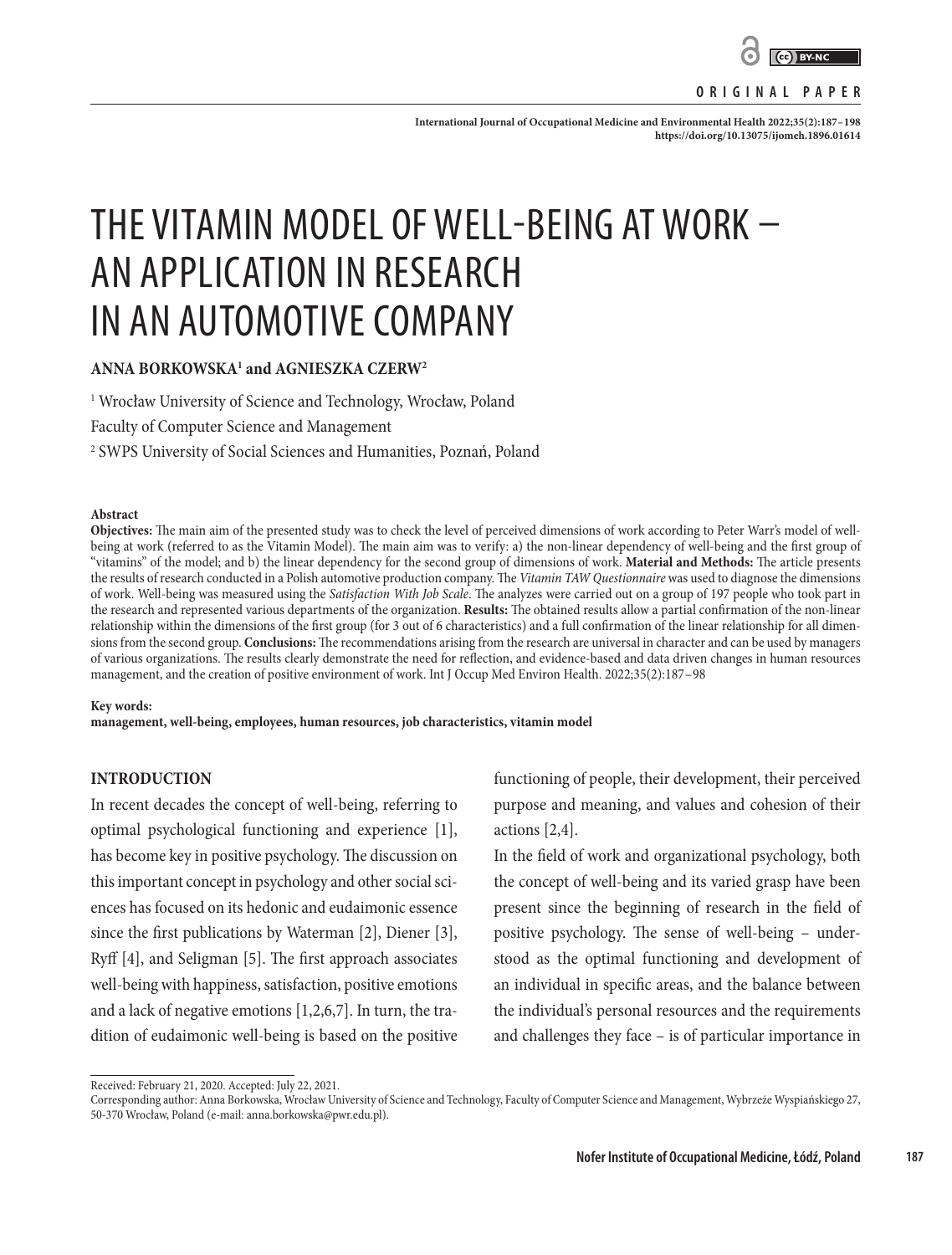work settings. In work environments people face challenges and expectations on a daily basis, at the same time managing their resources and counting on support from the organization. Achieving and maintaining well-being is important from the standpoint of both an individual or the whole group, and also from that of the organization. Well-being is associated with work engagement and thus with greater efficiency [8,9].

While constructing a general model of well-being at work, other than deciding about its more eudaimonic or more hedonic character, it is also necessary to consider employees' personal characteristics in addition to environmental aspects [10–13]. Classic models such as the Job Characteristics Model (JCM) by Hackman and Oldham [14] or the Job Demands-Control (JD-C) model by Karasek [15,16], taking into account psychosocial and organizational characteristics of work and their impact on the mental state of employees (health, well-being, stress level), assume linear dependencies. They posit the great importance of work and meaningful feedback (the JCM) and a high degree of autonomy in decision-making as well as work autonomy (the JD-C model). On the other hand, Warr [13,17,18] perceived the relationship between job characteristics and employee well-being in a slightly different way. In his Vitamin Model of well-being, he also assumed curvilinear relationships.

The subject of this article and the research presented herein is using Warr's Vitamin Model of well-being to diagnose a company. As mentioned before, Warr's model assumes a more complex dependency, namely non-linear relationships between well-being and certain dimensions of work. The term "vitamin" refers to the types of nutrients present in organisms that are necessary for human and animal functioning. Their presence in the body or their consumption can only have a positive effect (also known as a "constant effect"). There are also vitamins that, with high levels in the body or excess intake, can produce a negative effect (an "additional decrement").

In publications appearing in recent years, 12 job characteristics were taken into account (6 in each of the discussed groups). The "constant effect" (CE) group includes: financial compensation, physical security at work, valued social position, supportive supervision, career outlook, and equity [17,18]. The "additional decrement" (AD) group that leads to a decline in well-being due to excess includes: personal control, opportunity for skill use and acquisition, demands and goals, variety of work, transparency of expectations and evaluation, and level of social contacts.

Warr provided an interesting explanation of the description and diagnosis of features included in the AD group. He indicated that, while such features in themselves might be harmful in excess, they may also be strongly associated with others. This can cause further decline in well-being. For example, extreme diversity of work in itself overloads cognitive resources while, at the same time, preventing the use of skills and employee development.

Warr suggested at least 2 research directions in the described area of diagnosing and strengthening employee well-being. The first is studying the relationship between psychological characteristics of individuals and those of work (occupation, workplace, organization), and the results of employee-work interactions in terms of wellbeing. Another research direction concerns the relations between these job characteristics that are conducive to well-being and efficiency. Rarely, however, these aspects of people's functioning at work are strongly correlated with each other. Also, rare are findings suggesting that the planned scope of work, organizational structures procedures, or interventions in this area bring about an unambiguously positive effect. Changes in the direction of increasing efficiency may deprive people of a sense of security, influence, control, or support from their superiors. On the other hand, introducing high employee autonomy, improving the level of social relations, or taking other measures favoring workers' well-being may – within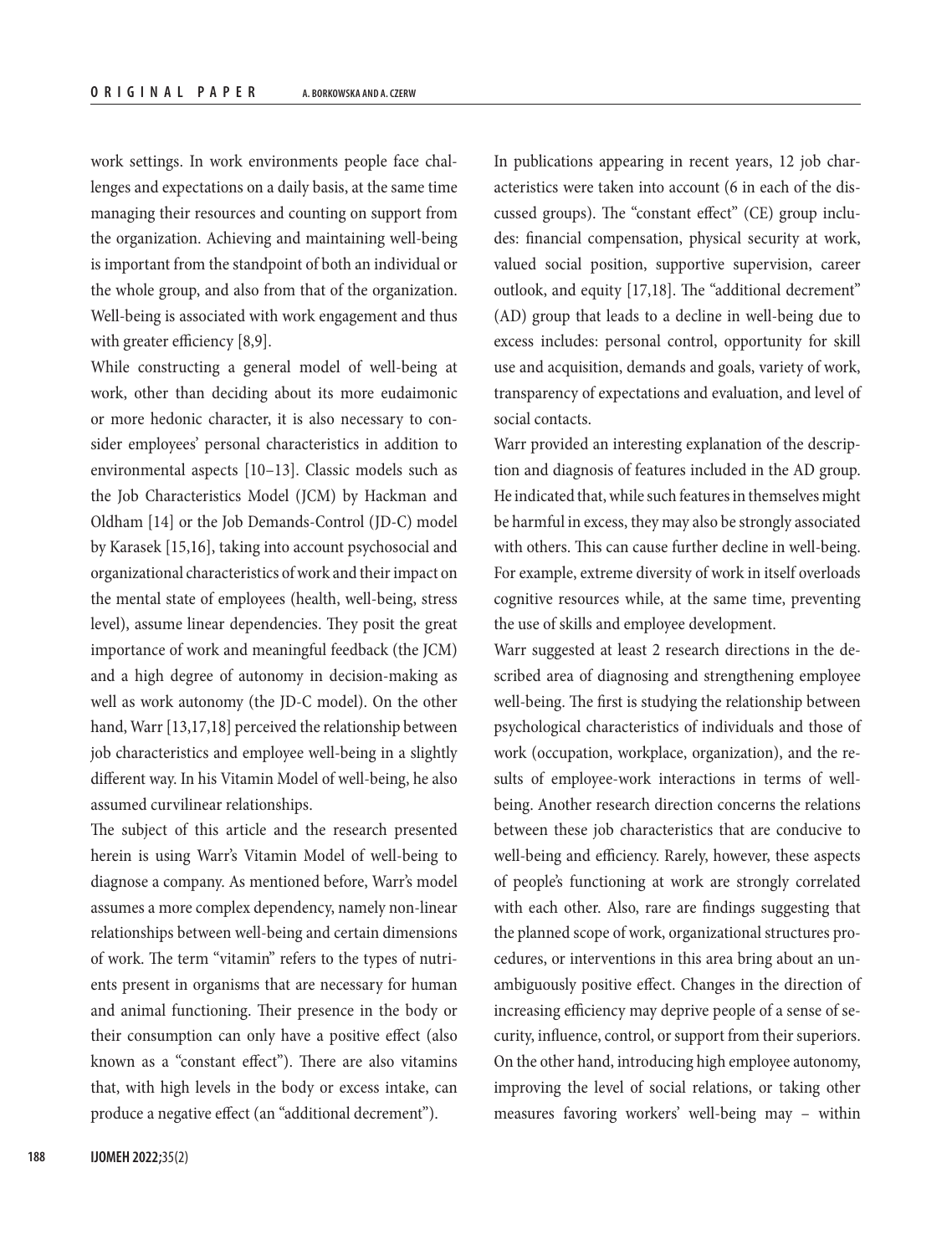a certain time perspective – come at important costs to the organization.

Despite these needs and claims, the number of studies on the Vitamin Model is not very impressive. The available literature includes papers on model testing in health professionals in the Netherlands [19,20], students of Canadian universities employed temporarily [21], Finnish managers [22], or German horticultural industry workers [11]. Many inconsistencies appeared, probably due to the context in which the individual studies were carried out, the specificity of the participant groups, various well-being measurement tools (emotional, cognitive or based on health indicators), and even different versions of the Vitamin Model of job characteristics. However, it should be emphasized that the results provide convincing evidence of the superiority of non-linear models in the field of research on occupational well-being and its causes on the part of certain job characteristics.

## **MATERIAL AND METHODS**

#### **Aim of the study**

The main objective of the study was to verify the non-linear dependency of well-being and the AD group of vitamin features, and a linear dependency for the CE group of job characteristic. Warr's Vitamin Model of well-being [17,18] was adopted as a starting point for the study. The results were expected to indicate if the organization was able to maintain competitive advantage, thanks to the ongoing response to behaviors and reported employee needs, without the need to carry out specific interventions in the organization but only based on organizational diagnosis.

The results of the presented studies should answer the following question: What is the relationship between job characteristics from the CE group and the AD group, and the level of employee satisfaction?

Referring to that question, the following hypotheses arising from the assumptions of the Vitamin Model of wellbeing at work can be made:

- H1. The further away from the optimum is the level of job characteristics in the AD group, the lower the level of well-being (a non-linear dependency).
- H2. The higher the level of job characteristics in the CE group, the higher the level of well-being level.

This direction of the relationship between the analyzed variables is consistent with the concept of positive organization scholarship, which in its assumptions refers, among other things, to the findings of positive psychology [23]. In this approach, the growth of the organization is based on the development and implementation of strategic activities aimed at changing and improving the company's functioning. Particular emphasis is placed on internal human factors within the organization, aimed at ensuring and increasing the level of employee well-being. Changes introduced in the organization, and more specifically in the human resources policy, should aim at changing the perception of job characteristics by employees, and thus influencing their well-being at work [23].

## **Procedure and methods**

Paper questionnaires were used in the study (see below). The participants filled them out in groups in a conference room provided by the organization. Completed questionnaires were deposited in special boxes accessible only to the researchers.

The employees were assured that their individual answers were confidential. Full anonymity could not be guaranteed, as a comparison of results from 2 measurements was necessary. Under these conditions, employees agreed to participate in the study. Consent was expressed by joining the study. Those employees who did not agree to such a procedure did not complete the questionnaires.

The described study was conducted as part of a commercial project. It was commissioned by a company that was not expected to be approved by the research ethics committee. Consequently, the procedure was consulted in a less formal way with the university's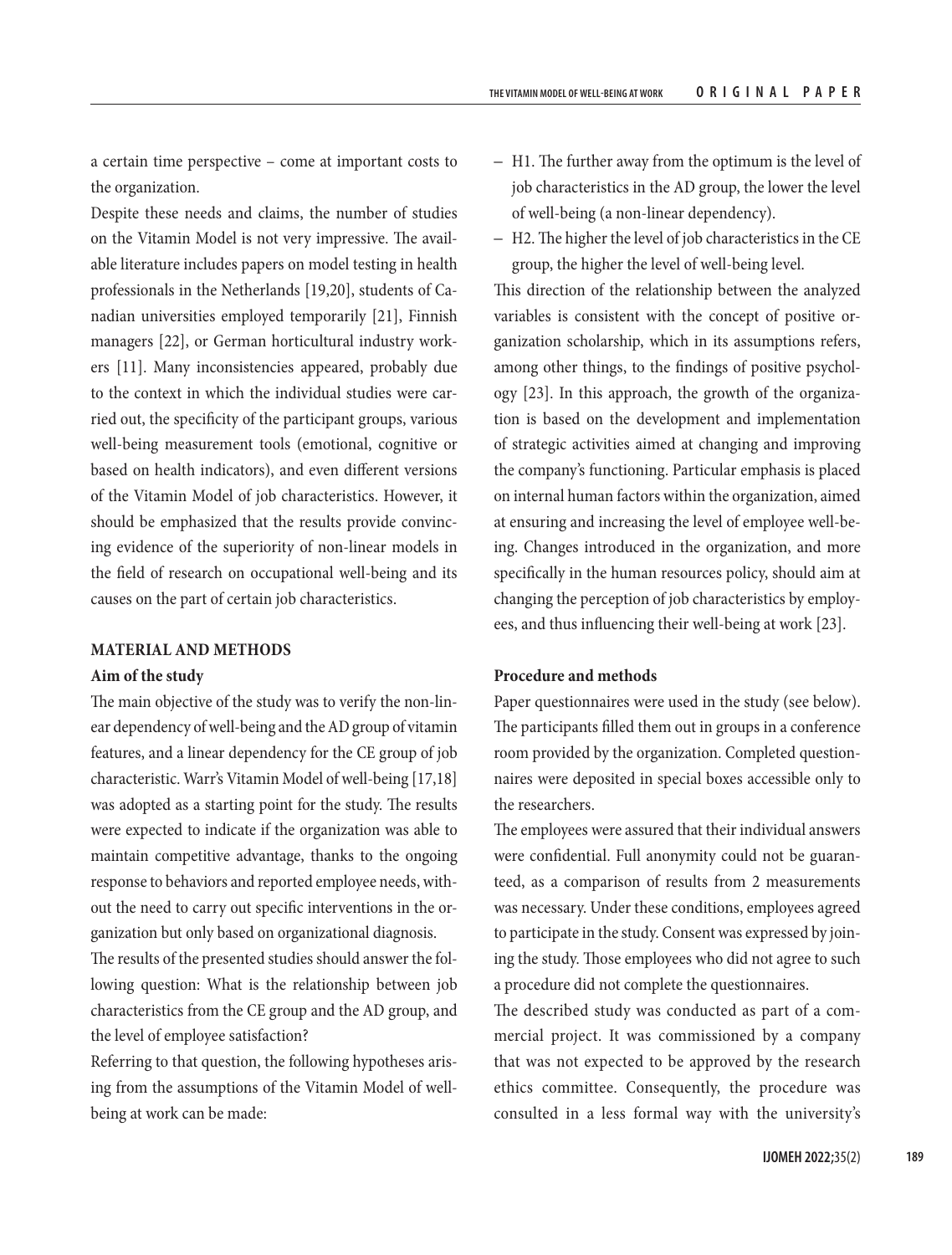research ethics committee. However, no written decision was made. The principal job characteristics were measured using the *Vitamin TAW Questionnaire*. This questionnaire was constructed at the request of TAW Polska, which is the owner of the property rights of this tool. Therefore, the name of the questionnaire includes the name of the company [24]. This tool is based on the theoretical assumptions of Warr's Vitamin Model of well-being. The questionnaire consists of 12 scales which form 2 groups: AD (the "additional decrement" job characteristics) and CE (the "constant effect" job characteristics).

#### **Dimensions in the AD group**

The following dimensions are used in the AD group:

- *Personal control* (PC) (α = 0.78) the scope and freedom of decisions made by an employee concerning their work, the manner and time of its performance and selection of co-workers, as well as the level of personal influence of the employee on the results of their tasks.
- *Demanding supervision* (DS) (α = 0.79) the ongoing employee supervision by superiors and the evaluation of their tasks based on negative feedback and error tracking.
- *Work diversity* (WD) (α = 0.84) the level of diversification (repetitiveness vs. variety) of tasks, methods and places of their execution, flexibility of thinking and employee behavior.
- *Workload* (WL) (α = 0.77) feeling tired due to work overload, task difficulty and responsibility for task execution.
- *Social contacts intensity* (SCI) (α = 0.83) the frequency and quality of the employee's interpersonal contact with others in the context of their work, e.g., co-workers, supervisors, clients.
- *Development and evaluation* (DE) (α = 0.93) the importance that employees believe an organization at-

taches to their own development, using their potential as well as the organization's involvement in career path planning.

## **Dimensions in the CE group**

The following dimensions are used in the CE group:

- *Supportive supervision* (SS) (α = 0.86) employees' relationships with their superiors based on diverse feedback from results and work methods, the readiness and willingness of supervisors to provide support and assistance, and their knowledge of employees' strengths and weaknesses.
- *Sense of security in organization* (SSO) (α = 0.79) efforts of the organization to ensure the physical safety of its members and the environment, and providing employees with a sense of dignity, and respect of the organization for their own rights.
- *Financial compensation* (FC) (α = 0.82) the level of satisfaction with financial remuneration, as well as transparency and fairness of the remuneration policy in the organization.
- *Significant social position* (SSP) (α = 0.75) the purpose and usefulness of work for others and the organization, the importance and prestige of the professional role, and a sense of being noticed by others in the organization.
- *Organizational ethics* (OE) (α = 0.78) involvement of the organization in respecting standards and ethical principles related to risk avoidance, striving for fair and just practices in the organization.
- *Career prospects* (CP) (α = 0.80) the clarity of the organization's career planning policies and knowledge of the conditions of promotion and pay, as well as the personal influence of employees on shaping their own careers.

The Vitamin Model of well-being theoretically assumes simply different diagnostic methods for the 2 described vitamin groups (job characteristics). Therefore, when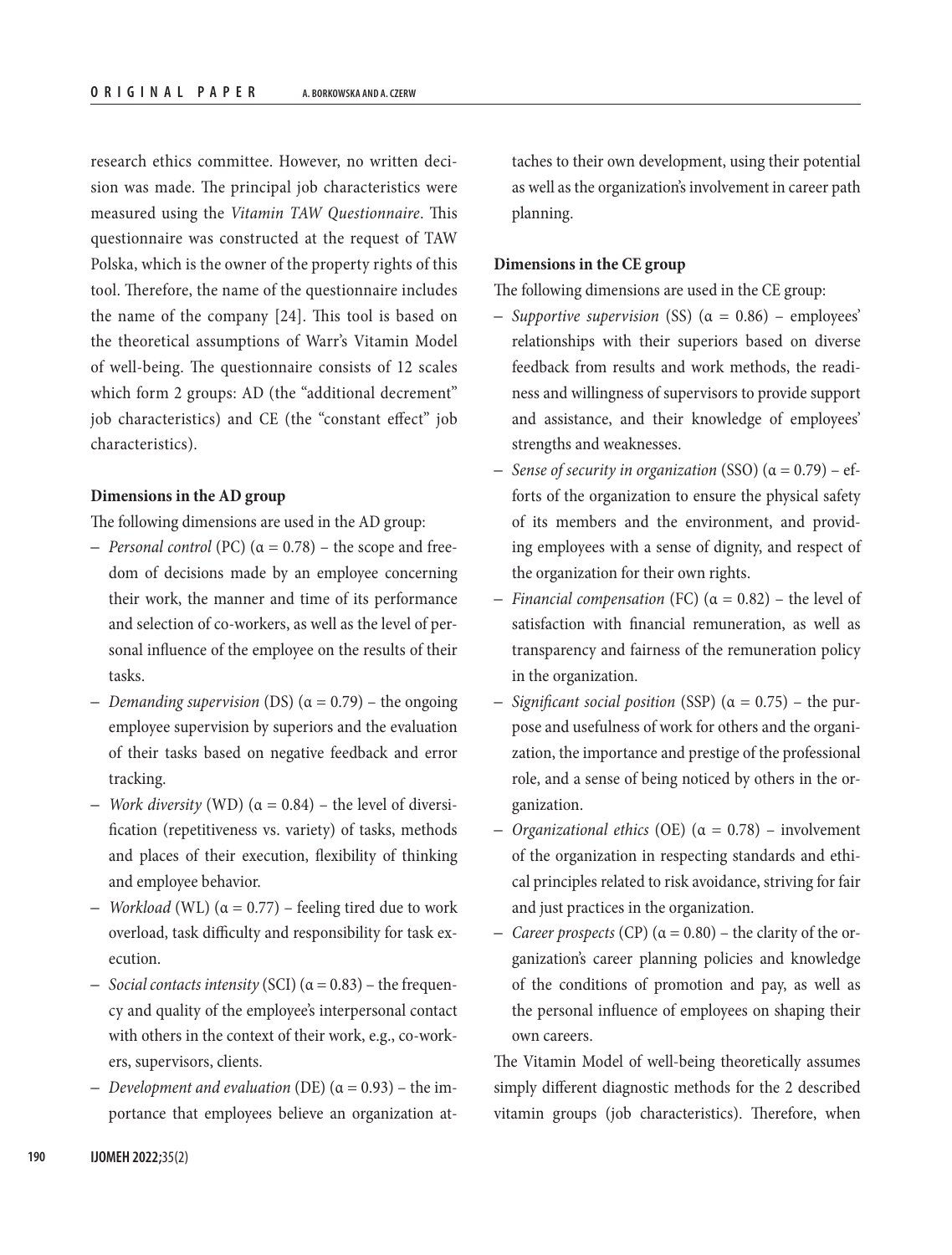constructing the questionnaire – from the very beginning – different methodologies were adopted for its 2 parts: for the response scales, as well as for formulation of the instruction and the individual scale items.

The optimal level of the 6 characteristics included in the AD group should oscillate around zero as both high and low levels of job characteristics can cause various types of discomfort to employees and reduce their wellbeing at work. The AD part includes a 7-point scale, from  $-3$  ("actually does not exist") to  $+3$  ("takes up too much of my time"), with 0 in the middle as the optimal point. The participant's task was to respond to statements concerning various aspects of their job and select a point along the scale. Thus, for example, the employee was asked to complete the following statement: "I believe that social interaction at my workplace... ."

The CE group includes such job characteristics the levels of which should be as high as possible. They are determined using a 7-point agreement scale (from 1 – "I fully disagree" to 7 – "I fully agree") with the items formulated as affirmative sentences describing various aspects of participants' work, e.g., "I know what my future career development prospects are in my company."

The questionnaire was tested in 2 different organizations in the same year. The reliability and validity indicators of the tool were found to be satisfactory [24].

Employee well-being was measured using the *Satisfaction With Job Scale* [25] which includes 9 items related to satisfaction components such as: co-workers, superiors, working hours, type of tasks, etc. ( $\alpha$  = 0.78). Respondents determine their level of satisfaction with particular categories on a scale from –5 to +5. The negative values refer to the level of dissatisfaction and the positive values to the level of satisfaction. The scale also includes value 0 for the neutral level. The questionnaire was used in a number of studies where the level of job satisfaction was determined [26,27]. The scale showed a satisfactory level of reliability and validity.

#### **Description of the sample**

Overall, 71.1% of the organization's employees participated in the survey (197 out of 277 people). Of those, 169 people worked in the production department and 28 worked in the administration department. The majority of the respondents ( $N = 146$ ) were men. Women represented a small percentage of the group ( $N = 40$ , 11 missing data). The age of the respondents ranged 20–60 years  $(M±SD 34.61±11.21, 13$  missing data). The years worked in this organization ranged 1–5 (M±SD 2.25±2.14, 20 missing data). Secondary and vocational education was predominant (66.9%). The rest of the respondents had either higher (28%) or primary education (5.1%).

#### **RESULTS**

## **Relationship of work satisfaction and the job characteristics**

It was considered whether, as the Vitamin Model of wellbeing assumes, the image of job characteristics from the 2 groups is related to the level of employee well-being in different ways [17]. Thus, analyses of the relationship between work satisfaction (a well-being measure) and the results of the *Vitamin TAW Questionnaire* were carried out.

Firstly, the analysis of the correlation between the level of satisfaction and the evaluation levels of job characteristics in the AD and CE groups (Table 1) was performed.

As can be seen from Table 1, the job characteristics in the AD group are very weakly linked to the level of satisfaction experienced by the employees. The majority of these correlations are positive, with *Workload* constituting an exception. Such correlations may indicate a very weak relationship or a different form of relations.

The correlation matrix for the job characteristics in the CE group indicates that all the characteristics are positively related to the level of perceived satisfaction. In addition, these relationships are strong. The only exception is *Sense of security in organization*, where the correlation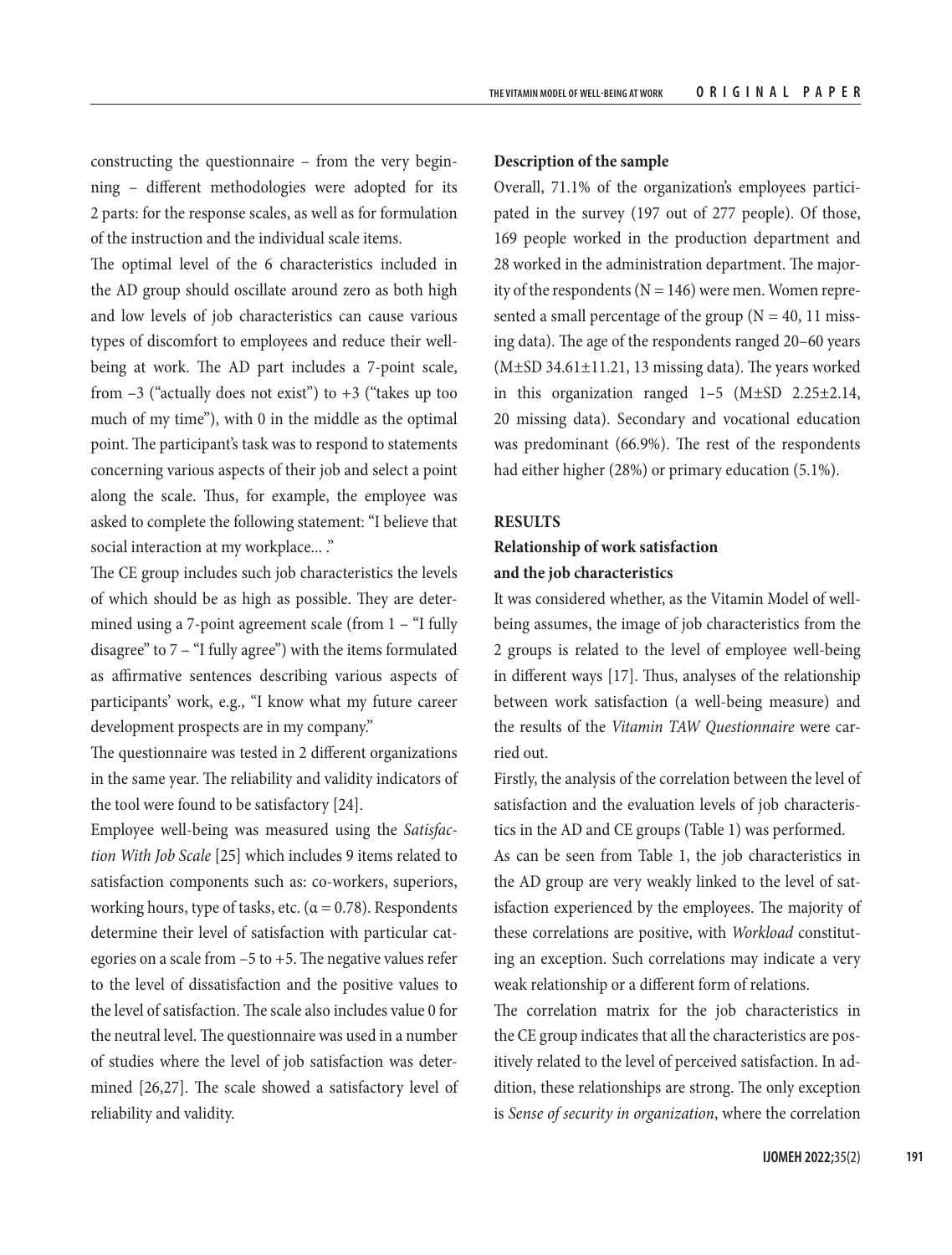**Table 1.** Relationship of job satisfaction with the level of job characteristics in the "additional decrement" (AD) and "constant effect" (CE) groups – 197 employees involved in the Polish automotive production company study, 2016–2017

| Dimension                         | p <sup>a</sup> |  |  |  |
|-----------------------------------|----------------|--|--|--|
| The AD group                      |                |  |  |  |
| Personal control                  | $0.188*$       |  |  |  |
| Demanding supervision             | 0.034          |  |  |  |
| Work diversity                    | $0.172*$       |  |  |  |
| Workload                          | $-0.203**$     |  |  |  |
| Social contacts intensity         | $0.184*$       |  |  |  |
| Development and evaluation        | $0.202***$     |  |  |  |
| The CE group                      |                |  |  |  |
| Supportive supervision            | $0.610***$     |  |  |  |
| Sense of security in organization | $0.212**$      |  |  |  |
| <b>Financial compensation</b>     | $0.637**$      |  |  |  |
| Significant social position       | $0.492**$      |  |  |  |
| Organizational ethics             | $0.520**$      |  |  |  |
| Career prospects                  | $0.566***$     |  |  |  |

a Pearson's correlation.

 $*$  p  $\leq$  0.05; \*\* p  $\leq$  0.01.

coefficient is relatively low. Still, its level of significance is very high.

Very weak relationships between the job characteristics in the AD group and the level of satisfaction as well as the assumption of a non-linear relationship for these variables (indicated in H1) require additional analysis. While verifying this hypothesis, a number of regression analyses were carried out in order to identify the non-linear relationship that would best describe the relationship between the level of job satisfaction and the evaluation of each of the 6 job characteristics of the AD group.

Table 2 shows the statistics verifying data fit for 3 models: linear, quadratic and cubed. Other models (e.g., S-curve, exponential or logistic models) could not be taken into account as the results of the job satisfaction variable include negative values.

As shown in Table 2, in the following 3 cases: *Personal control, Demanding supervision* and *Workload*, the data fit better with the non-linear model than with the linear model.

In the case of *Personal control*, all 3 models fit the data, but the coefficients of determination  $\mathbb{R}^2$  achieve significantly higher values for the quadratic and cubic models. In this case, the cubic model has the best fit ( $\mathbb{R}^2 > 0.5$ ). On the other hand, the linear model for *Demanding supervision* does not fit the data at all. The other 2 models fit, with  $\mathbb{R}^2$  at a very similar level. The empirical data fit all 3 models also in the case of *Workload*, but the determination coefficients were higher (both at a similar level >0.2) for models indicating a non-linear dependency. Figure 1 illustrates these relationships graphically. Each chart, apart from empirical data, shows curves representing the 3 models.

As shown in the figure above, the distribution of results is similar to the inverted "U-shaped" line. This confirms the assumption of the Vitamin Model of well-being that too low and too high levels of the AD group characteristics are related to poor well-being of employees. However, this statement refers to only 3 of the 6 job characteristics in the AD group. For the other characteristics, the scattering of empirical results is ambiguous and the values of determination coefficients are at a too low level to draw any conclusions about similarity to any model of dependencies.

Although the analysis of the correlation of job satisfaction with the CE group of job characteristics confirmed a significant and high level of a positive relationship, an analysis was done to determine whether the distribution of empirical data was a reflection of the linear relationship between variables. Therefore, for each job characteristic, a variance analysis was performed to check the fit of the linear model. Table 2 shows the obtained results, which confirm the linear relationship of all CE group job characteristics with job satisfaction. Therefore, in accordance with H2, it can be stated that the higher the employees evaluate these job characteristics, the more satisfaction they derive from work.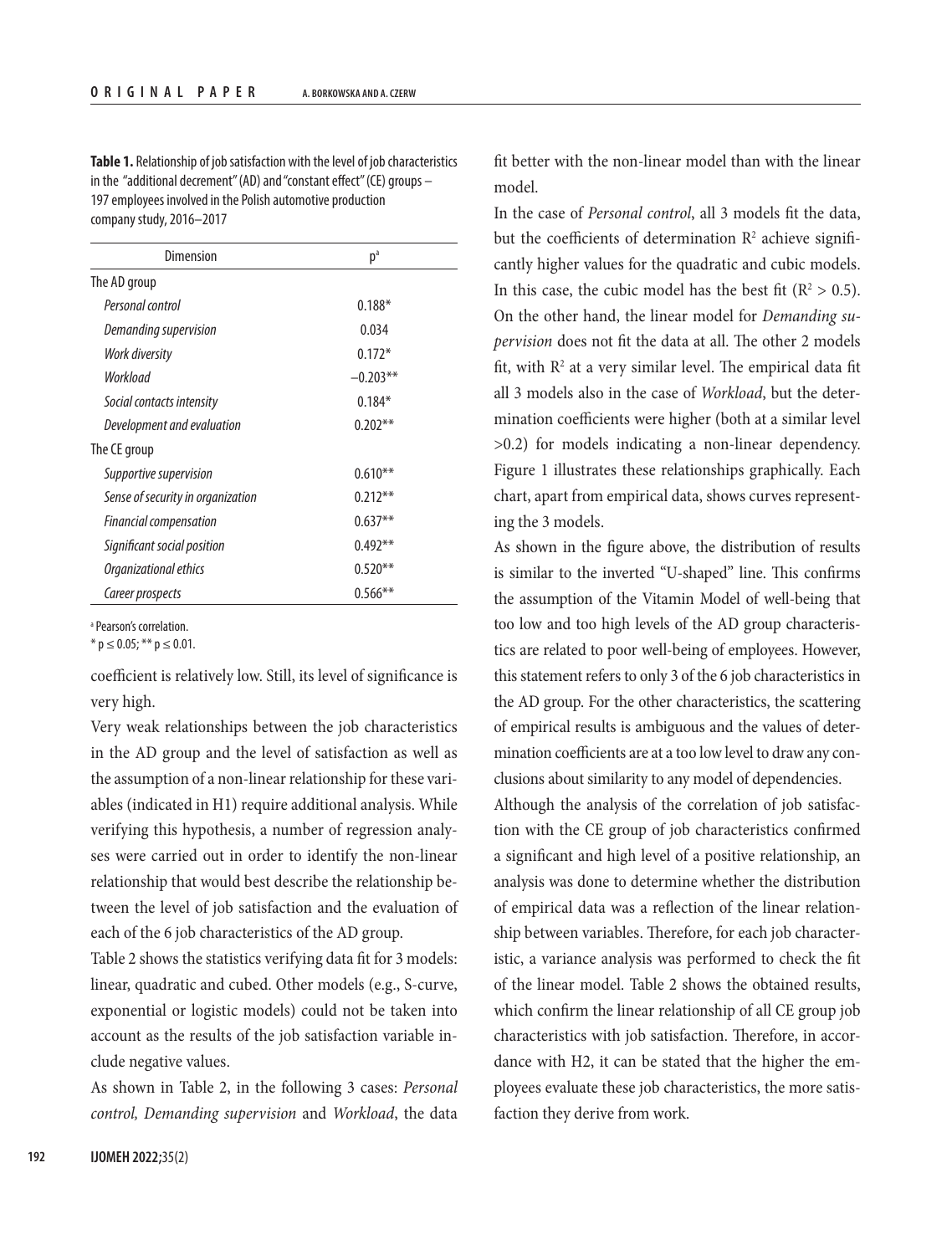| Job satisfaction/characteristics<br>relationship | Models summary |             |                |     |       | Parameter estimate |          |                |          |
|--------------------------------------------------|----------------|-------------|----------------|-----|-------|--------------------|----------|----------------|----------|
|                                                  | R <sup>2</sup> | $\mathsf F$ | df1            | df2 | p     | constant           | b1       | b <sub>2</sub> | b3       |
| The AD group                                     |                |             |                |     |       |                    |          |                |          |
| Personal control                                 |                |             |                |     |       |                    |          |                |          |
| linear                                           | 0.265          | 85.114      | 1              | 195 | 0.000 | 14.617             | 2.092    |                |          |
| quadratic                                        | 0.446          | 94.487      | $\overline{2}$ | 194 | 0.000 | 18.617             | 0.182    | $-0.234$       |          |
| cubic                                            | 0.582          | 108.471     | 3              | 193 | 0.000 | 24.752             | 1.301    | $-0.499$       | $-0.024$ |
| Demanding supervision                            |                |             |                |     |       |                    |          |                |          |
| linear                                           | 0.001          | 0.273       | $\mathbf{1}$   | 195 | 0.602 | 12.022             | 0.148    |                |          |
| quadratic                                        | 0.247          | 38.491      | $\overline{2}$ | 194 | 0.000 | 18.371             | $-0.621$ | $-0.279$       |          |
| cubic                                            | 0.284          | 30.954      | 3              | 193 | 0.000 | 19.737             | 0.487    | $-0.351$       | $-0.015$ |
| Work diversity                                   |                |             |                |     |       |                    |          |                |          |
| linear                                           | 0.032          | 7.768       | 1              | 195 | 0.006 | 6.954              | 0.476    |                |          |
| quadratic                                        | 0.032          | 3.927       | $\overline{2}$ | 194 | 0.021 | 7.371              | 0.455    | $-0.005$       |          |
| cubic                                            | 0.036          | 2.893       | 3              | 193 | 0.036 | 7.576              | 0.683    | $-0.012$       | $-0.001$ |
| Workload                                         |                |             |                |     |       |                    |          |                |          |
| linear                                           | 0.094          | 24.596      | 1              | 195 | 0.000 | 21.715             | $-1.745$ |                |          |
| quadratic                                        | 0.259          | 41.087      | $\overline{2}$ | 194 | 0.000 | 22.111             | 1.290    | $-0.436$       |          |
| cubic                                            | 0.261          | 27.484      | 3              | 193 | 0.000 | 22.809             | 1.156    | $-0.487$       | 0.006    |
| Social contacts intensity                        |                |             |                |     |       |                    |          |                |          |
| linear                                           | 0.060          | 15.110      | 1              | 195 | 0.000 | 9.687              | 1.136    |                |          |
| quadratic                                        | 0.063          | 7.885       | $\overline{2}$ | 194 | 0.000 | 9.365              | 1.423    | 0.033          |          |
| cubic                                            | 0.064          | 5.328       | 3              | 193 | 0.001 | 9.794              | 1.471    | 0.003          | $-0.002$ |
| Development and evaluation                       |                |             |                |     |       |                    |          |                |          |
| linear                                           | 0.097          | 25.476      | 1              | 195 | 0.000 | 13.098             | 1.073    |                |          |
| quadratic                                        | 0.100          | 12.996      | $\overline{2}$ | 194 | 0.000 | 13.229             | 0.807    | $-0.021$       |          |
| cubic                                            | 0.101          | 8.744       | 3              | 193 | 0.000 | 14.023             | 0.739    | $-0.061$       | $-0.002$ |
| The CE group (only linear analysis)              |                |             |                |     |       |                    |          |                |          |
| Supportive supervision                           | 0.261          | 83.446      | $\mathbbm{1}$  | 195 | 0.000 | $-23.160$          | 1.113    |                |          |
| Sense of security in organization                | 0.176          | 50.421      | 1              | 195 | 0.000 | $-33.188$          | 1.212    |                |          |
| <b>Financial compensation</b>                    | 0.230          | 70.499      | 1              | 195 | 0.000 | $-21.640$          | 1.082    |                |          |
| Significant social position                      | 0.203          | 60.037      | 1              | 195 | 0.000 | $-25.207$          | 1.164    |                |          |
| Organizational ethics                            | 0.215          | 64.550      | $\mathbf{1}$   | 195 | 0.000 | $-28.412$          | 1.600    |                |          |
| Career prospects                                 | 0.223          | 67.843      | $\mathbf{1}$   | 195 | 0.000 | $-13.555$          | 1.504    |                |          |

Table 2. Models summary - relationships of the job satisfaction and job characteristics in the "additional decrement" (AD) and "constant effect" (CE) groups -197 employees involved in the Polish automotive production company study, 2016–2017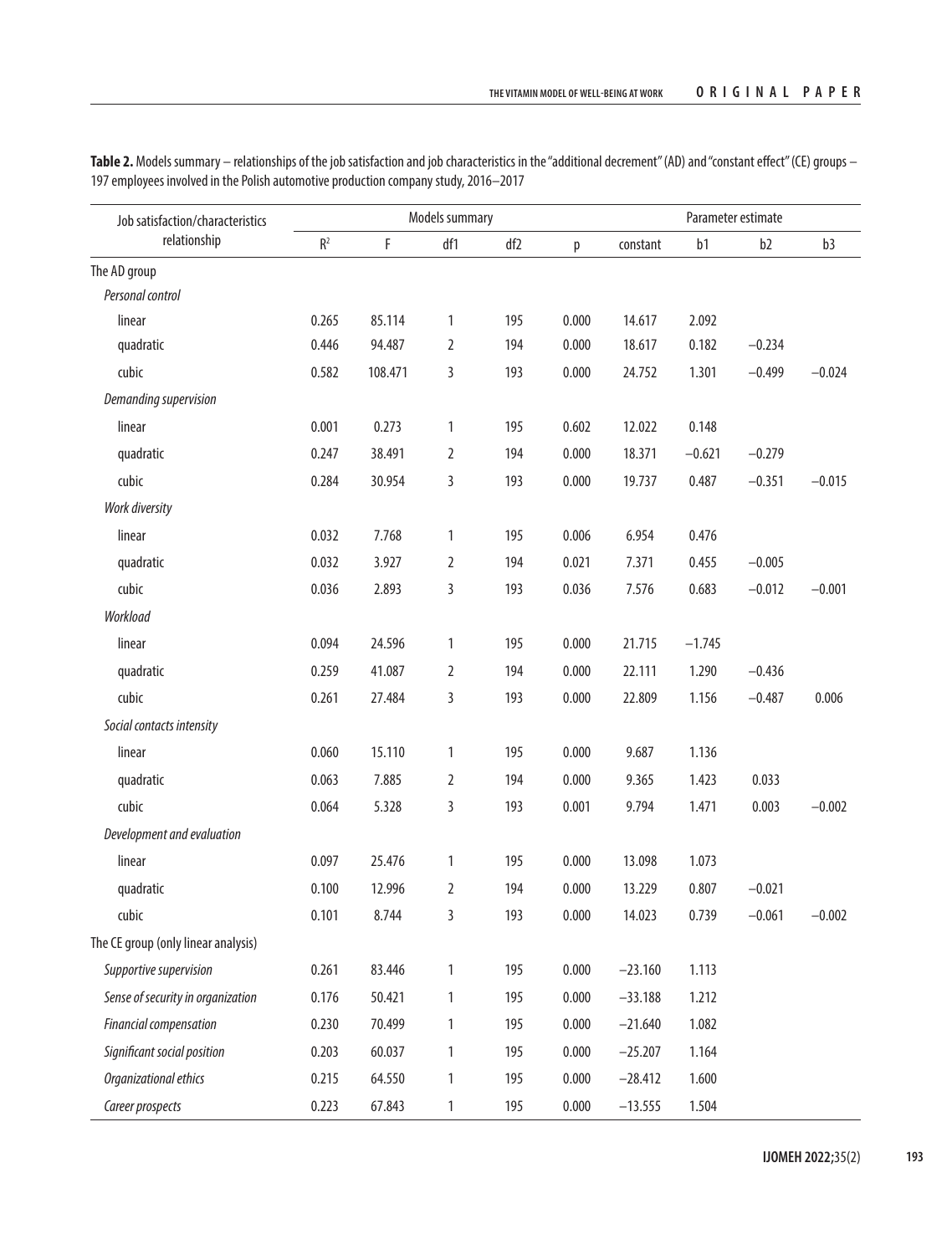

Aggregated data of the analyzed variables.

**Figure 1.** Relationship between job satisfaction and a) *Personal control*, b) *Demanding supervision*, and c) *Workload* in 197 employees involved in the Polish automotive production company study, 2016–2017

## **DISCUSSION**

The main issue analyzed in this project was the verification of assumptions of the curvilinear nature of the relationship between well-being and some of the job characteristics of the Vitamin Model. Analyses have shown

that the non-linear relationship can be confirmed for 3 of the 6 characteristics from the first group: *Personal control, Demanding supervision* and *Workload*. The other 3: *Work diversity*, *Social contact intensity*, *Development and evaluation* do not show such a relationship. Perhaps the employ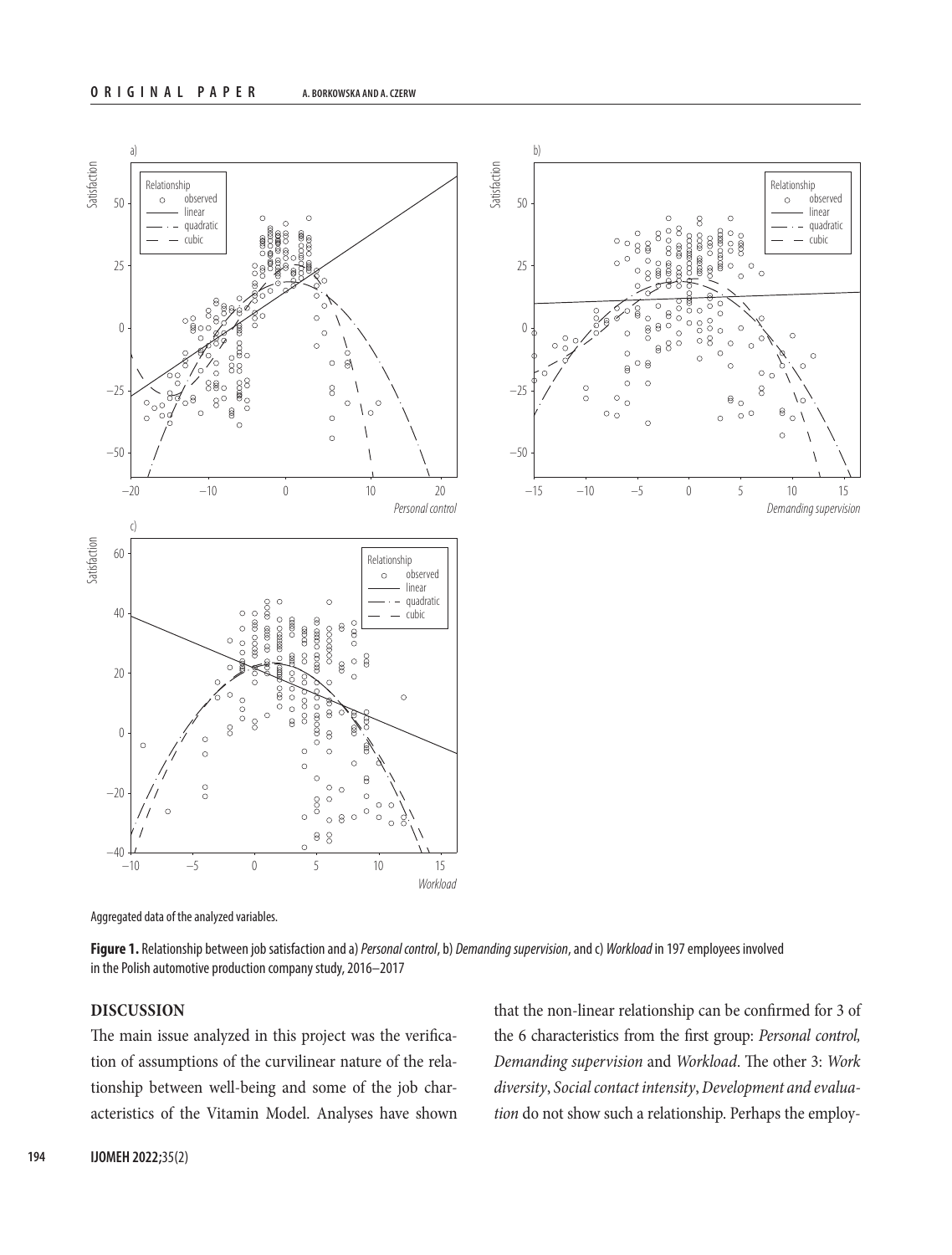ees of the tested – after all production – organization do not experience very different levels of these job characteristics. From an interview with an employee of the human resources department, it is known that in this company production workers have some influence on the organization of their working time (e.g., the schedule in a month), but they have no influence on diversifying their work. This may be one of the reasons why the distributions of scores, e.g., for the *Personal control* and *Work diversity* differ in terms of their relationship with job satisfaction.

Another reason for the lack of a clearly non-linear relationship with satisfaction for some scales in the AD group may also be the low importance of these characteristics for the respondents. It is worth quoting here data from another study conducted in the same company (not yet published), in which employees estimated the subjective importance of the 12 job characteristics of the Vitamin Model. The results can be compared using the dominants obtained for each of the scales. The lower the value of the dominant, the more important this scale is for the respondent. The dominants are set to 1 for *Personal control*, and to 2 for *Demanding supervision* and *Workload*, while in the case of *Work diversity*, *Social contact intensity*, and *Development and evaluation* they are set to 11, 7 and 8, respectively. A significant difference in the importance of the scales can thus be noticed. The more important ones have a curvilinear relationship with satisfaction and the less important ones do not correlate so clearly with job satisfaction. Taking into account the above-mentioned explanations, it can be assumed, however, that to some extent the hypothesis about the non-linear relationship of job characteristics in the AD group with job satisfaction has been confirmed.

The obtained results cannot be explained on the basis of classic models such as the JCM by Hackman and Oldham [14] or the JD-C model by Karasek [15,16], which was also mentioned in the first part of the article. It is worth noting, however, that in the modified Job Demand-Control-Support model (JD-C-S) by Karasek and Theo-

rell [28], there is an area directly related to resources. Support, understood as social support available in an organization, can be treated as a kind of organizational resource after all. In the Vitamin Model, one can find the *Supportive supervision* dimension related to the support provided by the manager. However, since the remaining job characteristics of the CE group can also be treated as other kinds of resources (not as a support), the most relevant theoretical model seems to be the JD-C model [2].

It can, therefore, be assumed that the job characteristics whose level – too high or too low – is associated with dissatisfaction and stress, as well as other negative consequences, represent demands at work. On the other hand, these features – which bring more positive effects when their levels are higher – represent job resources which help meet the demands of the job. The example of associated (similar) characteristics from 2 different groups, i.e., demanding and supportive supervision, shows that the first type can hardly be considered a resource. Workers often have to cope with this type of supervision, rather than use it in terms of assistance and support. Supportive supervision, on the other hand, is a characteristic of work and superiors which does not need to be dealt with, as it helps at work and builds employee's resources.

The results obtained for the CE group are not surprising and they fully confirm the theoretical assumptions. All job characteristics in this group support a high level of job satisfaction. Undoubtedly, in the context of the JD-R model [28,29], each of these features can be treated as an organizational resource. From the practical point of view, the conclusion of these results is very simple. Since one cannot overdose on these characteristics, the organization should always strive to improve these work features. Even if they are at a high level, maintaining or even further increasing the intensity of the features from this group will have a positive impact on the well-being of employees.

Moreover, it should be noted that the mechanisms of impact of particular job characteristics ("vitamins")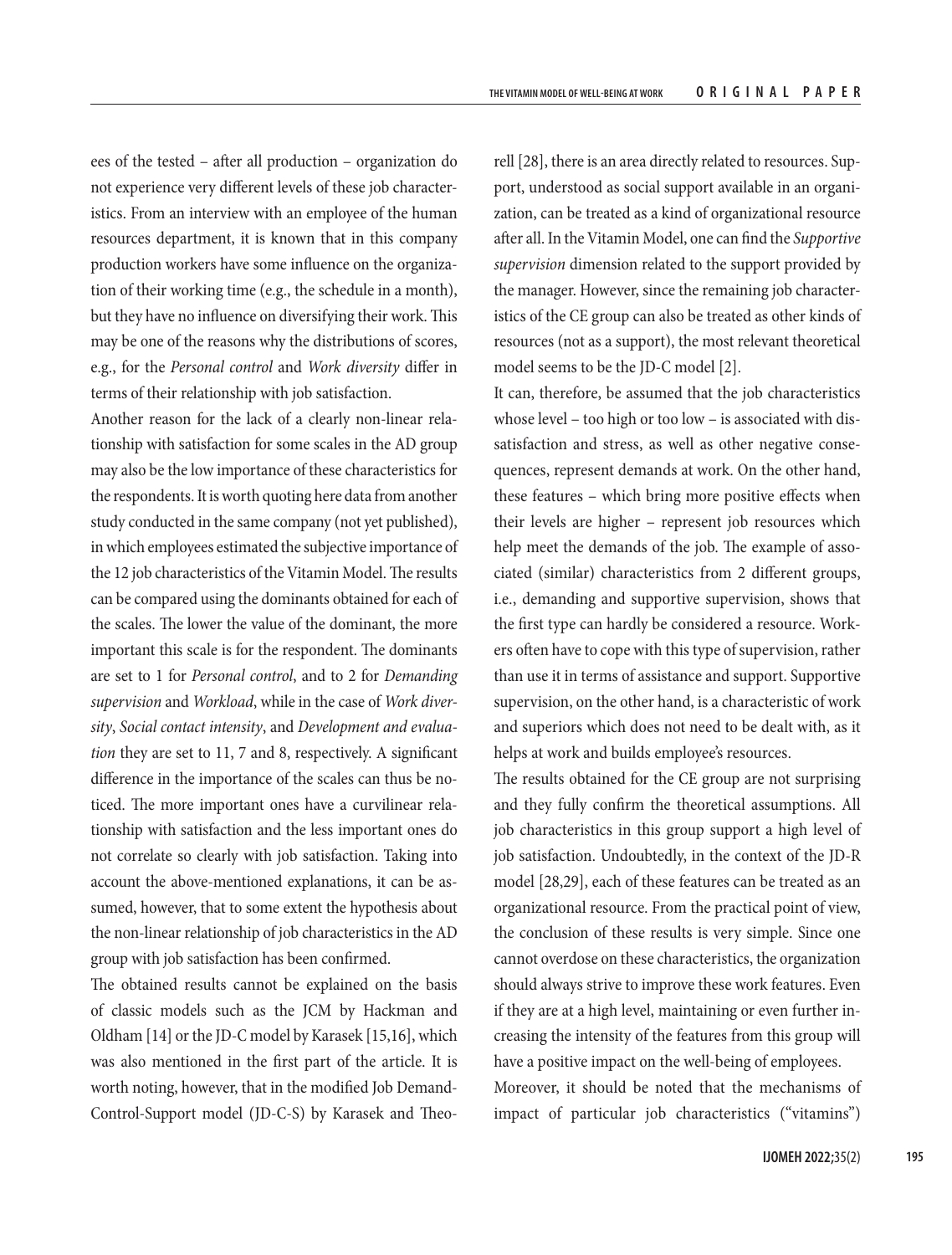are probably varied and do not have to be universal. The effect of vitamins on well-being at work can vary greatly depending on the industry, organizational culture, and even the management style of leaders in these organizations. Is it possible that, in some special cases, the job characteristics from the AD group lose their specific character and enter into a linear relationship with measures of well-being at work? This is, of course, a very bold thesis, but probably worth considering. This statement is, by all means, hypothetical. The research was conducted in an automotive company and the results cannot be generalized. However, this is some contribution to further research that could verify the universality of the Vitamin Model. The confirmation of this thesis requires a lot of research conducted in various industries. Only then would it be possible to objectively verify this model.

It is also worth considering the role of the subjective importance of particular job characteristics for employees in the organization. Perhaps it, but not the industry itself, can modify the relationship between a given job characteristic and a measure of perceived well-being. It may be worth considering a study procedure involving such a variable (subjective meaning) as a mediator or moderator of the relationship between job characteristics and well-being.

In the analyzed case (a specific organization from the automotive industry), most of the respondents belonged to the group of production and administrative employees. In this type of work, development, career, autonomy, variability and work creativity are relatively limited. In the case of people working in a creative, variable, autonomous way (e.g., in creative business, IT and others), the structure of the relationship between the characteristics of work and the well-being of employees could turn out to be different. Thus, the universality of the model may be limited and it may be much more interactive in the sense of the relationship between the objective

nature of work and the industry, employees' perception of the job characteristics in a specific organization and their well-being. However, it should be emphasized that even taking into account the influence of the contextual factors mentioned above, the Vitamin Model of job characteristics is undoubtedly related to job satisfaction. Therefore, diagnosing the job characteristics assessed by employees can be extremely useful in enhancing their well-being. However, it requires a committed and responsible attitude, and often also action (intervention) on the part of the management.

#### **CONCLUSIONS**

Currently, the need to ensure the well-being of employees seems obvious in the perception of people as the crucial resource of organizations. Moreover, many results of the research suggest also an equal importance of this mental state of employees for the functioning of the entire organization. Meta-analysis of various research carried out in this context [8] shows that the well-being of employees contributes to a more effective use of working time, increased quality of work, better interpersonal relationships at work, less frequent and better resolved conflicts, loyalty to the employer, civic attitude towards the organization, increased organization's innovation, customer satisfaction, less employee turnover, less work absences, and safer work.

Since the well-being of employees brings so many benefits to the organization, actions aimed at raising and nurturing the well-being of its employees should become the norm. It seems that the results and conclusions given above can help achieve this goal in many different organizations.

The research presented above shows that the assessment of job characteristics by employees is significantly related to their satisfaction. More detailed knowledge, such as that which results from this research, goes beyond the simple postulate of creating a "good and friendly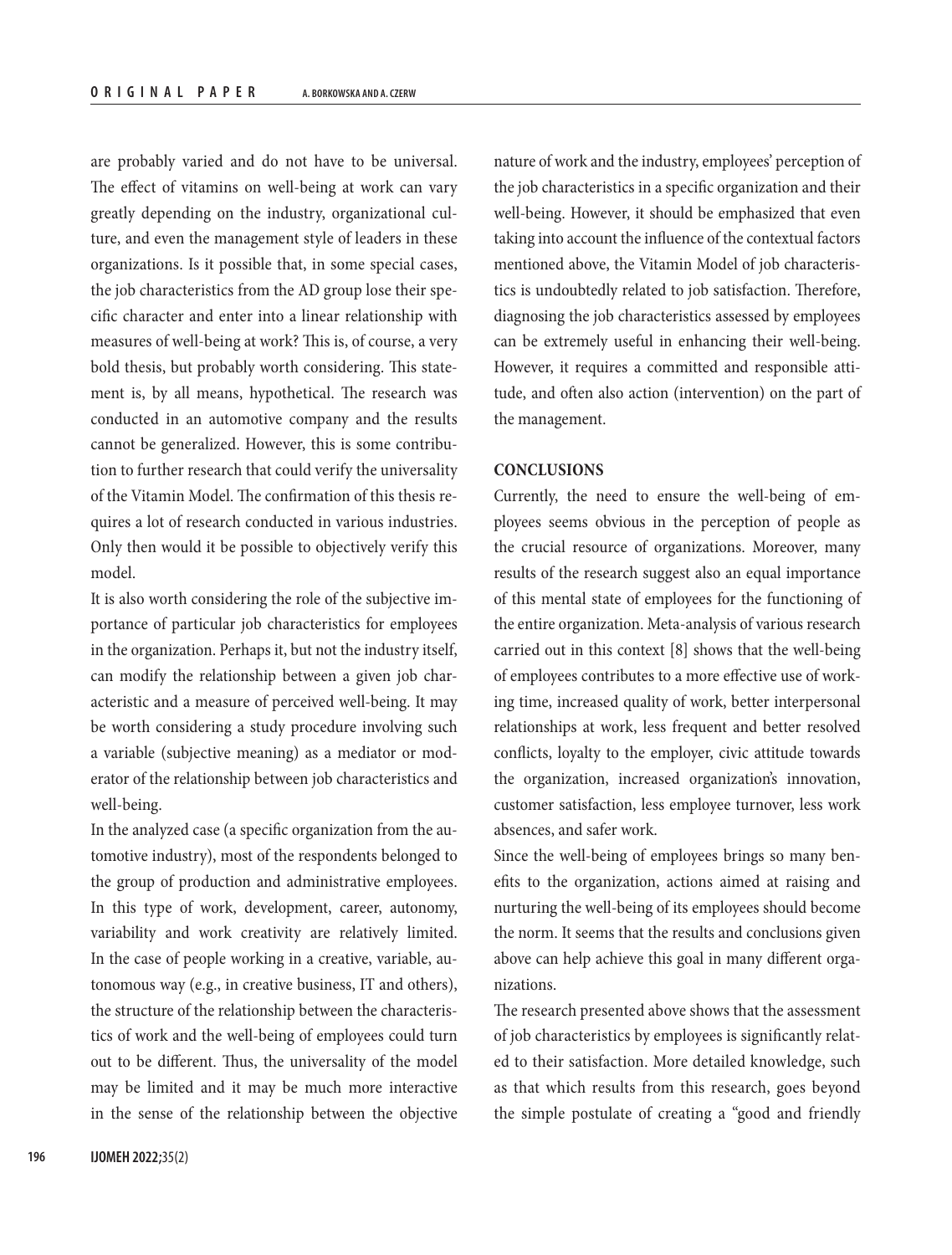workplace." Leaders should focus on specific characteristics of work that may be significant and where changes could increase job satisfaction (e.g., supportive supervision). At the same time, leaders should put in significantly less effort or even ignore actions that are irrelevant or may reduce employee satisfaction (e.g., excessive work diversity). It should also be stressed that the hypothesis of spontaneous, natural development of the organization towards a positive organization is strongly influenced by many assumptions and conditions, also external (e.g., market-based). Therefore, it seems advisable that repeated measurement studies be carried out in projects with the use of specific interventions or other significant changes in the organization itself or its environment.

These results clearly demonstrate the need for reflection, as well as evidence-based and data-driven changes in human management and the creation of positive organizations, including changes that are better tailored to particular needs of specific worker groups.

#### **Limitations**

The basic limitation of the presented research is the analysis of only one organization. Moreover, in this type of company, employees have a very different scope and content of work, depending on the department in which they are employed and their role in the organization (i.e., managerial or not managerial). Other analyses, carried out in this company as part of a larger project, showed significant differences in the image of job characteristics and well-being levels between employee groups based on work content and the role within the organization. In addition, the job characteristics evaluation profile given by employees is probably quite specific to the industry itself, and the type and culture of an organization. Comparative analyses of organizations across different industries, types and cultures of organizations would, therefore, be highly recommended.

#### **REFERENCES**

- 1. Deci EL, Ryan RM. Hedonia, eudaimonia, and well-being: An introduction. J Happiness Stud. 2008;9:1–11, [https://doi.](https://doi.org/10.1007/s10902-006-9018-1) [org/10.1007/s10902-006-9018-1](https://doi.org/10.1007/s10902-006-9018-1).
- 2. Waterman AS. Two conceptions of happiness: Contrasts of personal expressiveness (eudaimonia) and hedonic enjoyment. J Pers Soc Psychol. 1993;64(4):678–91, [https://doi.](https://doi.org/10.1037/0022-3514.64.4.678) [org/10.1037/0022-3514.64.4.678.](https://doi.org/10.1037/0022-3514.64.4.678)
- 3. Diener E. Subjective well-being. Psychol Bul. 1984;95(3): 542–75.
- 4. Ryff CD. Happiness is everything, or is it? Explorations on the meaning of psychological well-being. J Pers Soc Psychol. 1989;57:1069–81.
- 5. Seligman ME. Authentic happiness. New York, NY: Free Press; 2002.
- 6. Diener E, Suh M, Lucas E, Smith H. Subjective well-being: Three decades of progress. Psychol Bul. 1999;25(2):276– 302,<https://doi.org/10.1037/0033-2909.125.2.276>.
- 7. Dodge R, Daly A, Huyton J, Sanders L. The challenge of defining wellbeing. Int J Wellbeing. 2012;2:222–35, [https://](https://doi.org/10.5502/ijw.v2i3.4) [doi.org/10.5502/ijw.v2i3.4](https://doi.org/10.5502/ijw.v2i3.4).
- 8. Ford M, Cerasoli Ch, Higgins J, Decesare A. Relationships between psychological, and behavioral health and work performance: A review and meta-analysis. Work Stress. 2011;25(3):185–204, [https://doi.org/10.1080/02678373.2011.](https://doi.org/10.1080/02678373.2011.609035) [609035](https://doi.org/10.1080/02678373.2011.609035).
- 9. McCarthy JM, Trougakos JP, Cheng BH. Are anxious workers less productive workers? It depends on the quality of social exchange. J Appl Psychol. 2016;101(2):279–91, [https://](https://doi.org/10.1037/apl0000044) [doi.org/10.1037/apl0000044.](https://doi.org/10.1037/apl0000044)
- 10. Chung-Yan GA. The nonlinear effects of job complexity and autonomy on job satisfaction, turnover, and psychological well-being. J Occup Health Psychol. 2010;15:237–51, <https://doi.org/10.1037/a0019823>.
- 11. Meyerding GH. Job characteristics and job satisfaction: A test of Warr's Vitamin Model in German horticulture. The Psychol-Manag J. 2015;18(2):86–107, [https://doi.org/10.1037/](https://doi.org/10.1037/mgr0000029) [mgr0000029](https://doi.org/10.1037/mgr0000029).